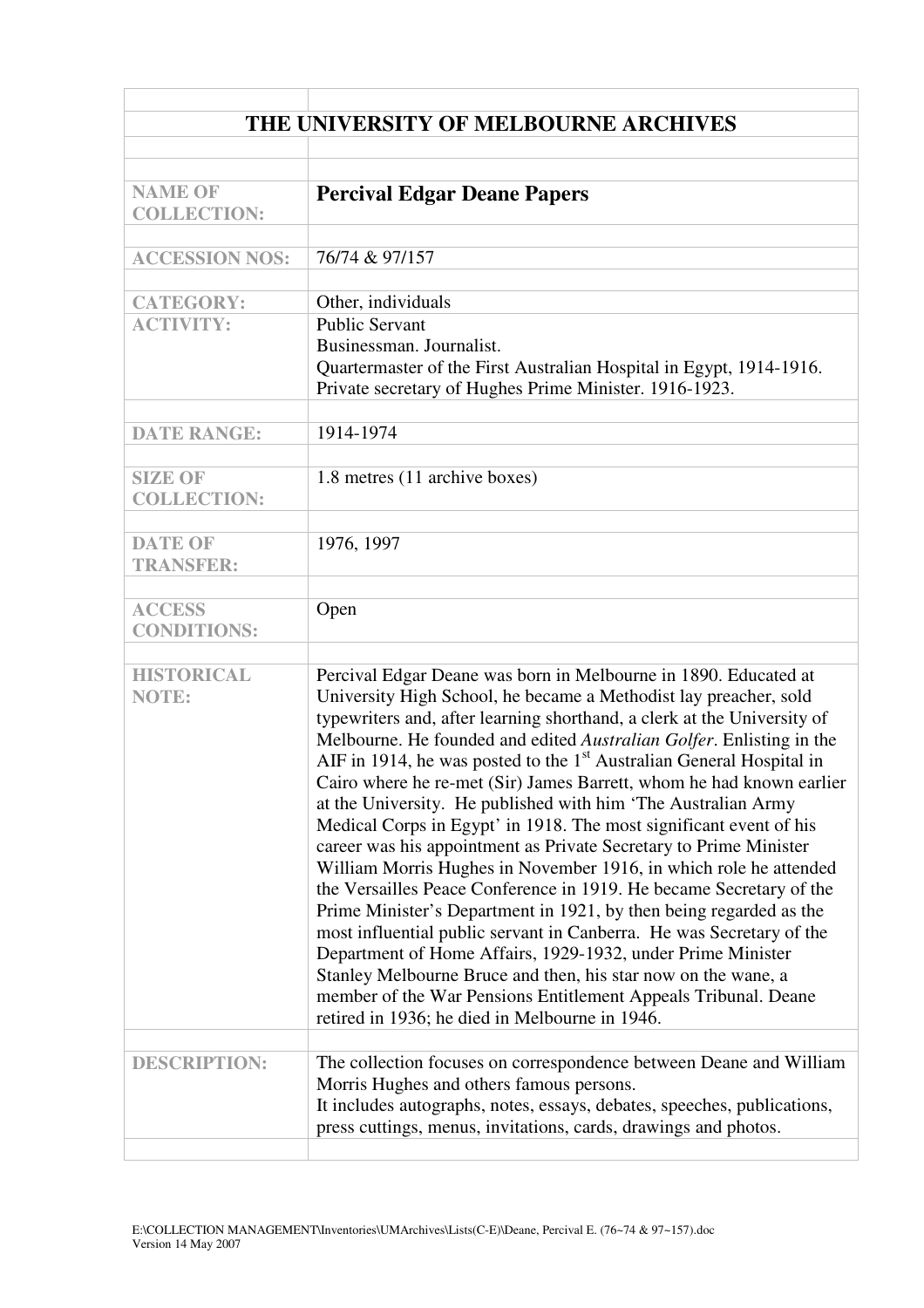| <b>Box</b><br>N <sub>0</sub>          |  | <b>Series No Description</b><br><b>Dates</b>                                                                                                                           |
|---------------------------------------|--|------------------------------------------------------------------------------------------------------------------------------------------------------------------------|
| <b>NOTE ON</b><br><b>COLLECTIONS:</b> |  | The collection contains many autographs of politicians, general, poets.<br>Photos show artists in the 1920-1930's, Hughes and peace delegation,<br>family and friends. |
|                                       |  | It deals with Sir James Barrett, William Hughes, Stanley Melbourne<br>Bruce.                                                                                           |

|                   | Bruce.        |                                  |  |
|-------------------|---------------|----------------------------------|--|
|                   |               |                                  |  |
| <b>SERIES</b>     | Series no.    | <b>Series Title</b>              |  |
| <b>SUMMARY</b>    |               |                                  |  |
|                   |               | Correspondence                   |  |
|                   | 2             | Speeches and articles            |  |
|                   | 3             | Stories and plays                |  |
|                   | 4             | Press clippings                  |  |
|                   | 5             | Publications about army and work |  |
|                   | 6             | Government Inquiries             |  |
|                   |               | Maps                             |  |
|                   | 8             | Personal documents               |  |
|                   | 9             | Photos                           |  |
| <b>LISTED BY:</b> | Carine Renoux |                                  |  |
| DATE:             | 12 Dec 2003   |                                  |  |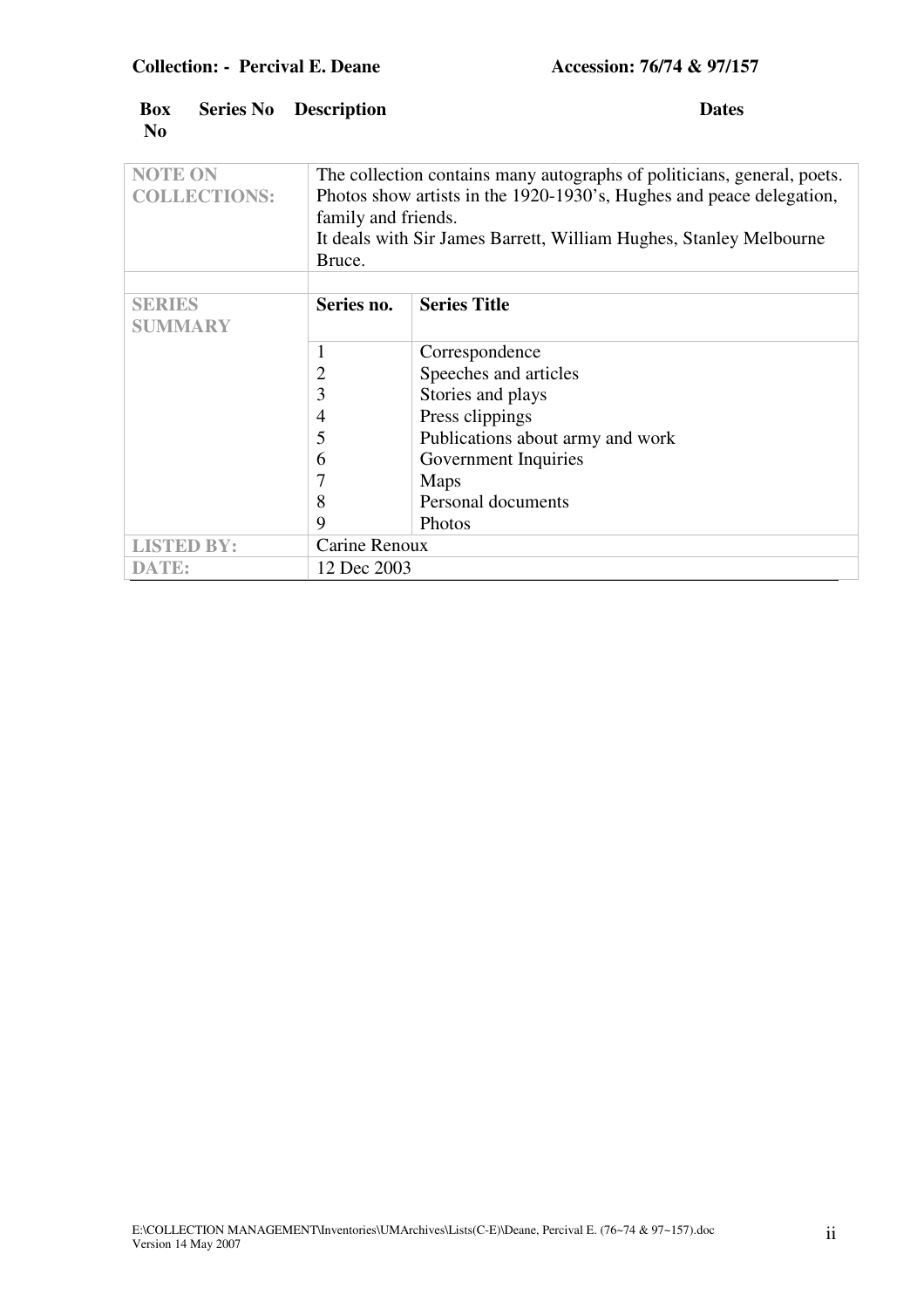| Box            | Series              | Description                                                                                                                                                                                                   | Date range                                   |
|----------------|---------------------|---------------------------------------------------------------------------------------------------------------------------------------------------------------------------------------------------------------|----------------------------------------------|
|                | 1                   | Correspondence                                                                                                                                                                                                | 1915-1947                                    |
| $\mathbf{1}$   | $1/1/1 -$<br>1/1/18 | <b>Letters to Ruth Manning Deane from Percival</b><br><b>Deane</b><br>[ <i>Note</i> Deane married Ruth Manning on 6 Oct 1917].                                                                                | 1917-1944                                    |
| $\mathbf{1}$   | 1/1/1               | 48 letters and telegrams to Ruth sent from Adelaide,<br>Bendigo, Deloraine, Hobart, Katoomba, Melbourne,<br>Sydney                                                                                            | $26$ Feb $1917 - 21$<br>Dec 1917             |
| $\mathbf{1}$   | 1/1/2               | 19 interstate letters to Ruth                                                                                                                                                                                 | Nov - Dec 1917                               |
| $\mathbf{1}$   | 1/1/3               | 18 cablegrams and telegrams to Ruth from Adelaide,<br>Albury, Auckland, Capetown, Durban, London,<br>New-York, Paris, Perth, Sydney                                                                           | 25 Apr 1918 - 29<br>Aug 1919                 |
| $\mathbf{1}$   | 1/1/4               | 15 letters to Ruth before English trip. From Sydney                                                                                                                                                           | Feb - Apr 1918                               |
| $\mathbf{1}$   | 1/1/5               | 21 letters to Ruth en route to England from<br>Auckland and Honolulu, on board R.M.S. Niagara,<br>Seattle. Railroad Vancouver to Washington, New-<br>York.                                                    | $30-04-1918 - 13-06$<br>1918                 |
| $\mathbf{1}$   | 1/1/6               | 44 letters to Ruth during English and Scottish trip                                                                                                                                                           | 14 Jun 1918 – 02 Jan<br>1919,<br>22 Jun 1919 |
| $\mathbf{1}$   | 1/1/7               | 15 letters to Ruth, sent from Paris.<br>N.B.: incl photo of two unidentified men playing<br>golf                                                                                                              | 18 Jan 1919 - 09 Jun<br>1919                 |
| $\mathbf{1}$   | 1/1/8               | 18 letters to Ruth, sent from Adelaide, Sydney,<br>Brisbane, Ballarat, Woollongong                                                                                                                            | Oct 1919 - 27 Nov<br>1919                    |
| $\mathbf{2}$   | 1/1/9               | 23 letters to Ruth Deane from Sydney, Adelaide.                                                                                                                                                               | Feb - Nov 1920                               |
| $\overline{2}$ | 1/1/10              | 8 letters and telegrams to Ruth from Sydney                                                                                                                                                                   | Mar 1921                                     |
| $\overline{2}$ | 1/1/11              | 26 letters and telegrams to Ruth during English trip,<br>sent from Adelaide, Kalgoorlie, Perth, Colombo,<br>Suez, Port-Said, Orvieto, Toulon, Gibraltar, London                                               | 20 Mar 1921 - 24 Sep<br>1921                 |
| $\overline{2}$ | 1/1/12              | 23 letters to Ruth from<br>Launceston, Sydney, 1922<br>With Bruce, 1923-1925                                                                                                                                  | 1922-1925                                    |
| $\overline{c}$ | 1/1/13              | 13 letters to Ruth en route to and from England                                                                                                                                                               | Sep - Dec 1926                               |
| $\overline{2}$ | 1/1/14              | 14 letters, cablegrams and telegrams to Ruth from<br>Adelaide, Brisbane, Canberra, New-York, Niagara,<br>Suva, Sydney                                                                                         | Dec 1926 - May 1935                          |
| $\overline{2}$ | 1/1/15              | 18 letters from Ruth to Percy<br>In letter dated 20 Apr 1917 there is a photo of two<br>women and a baby (Daphne Mayo, and 'Connie,'<br>Constance Paul?) and a press cutting of Miss<br><b>Constance Paul</b> | 1927-1928                                    |
| $\mathbf{2}$   | 1/1/16              | 46 letters to Ruth Deane. [All envelopes and letters<br>includes drawings and sometimes little stories]                                                                                                       | 1944                                         |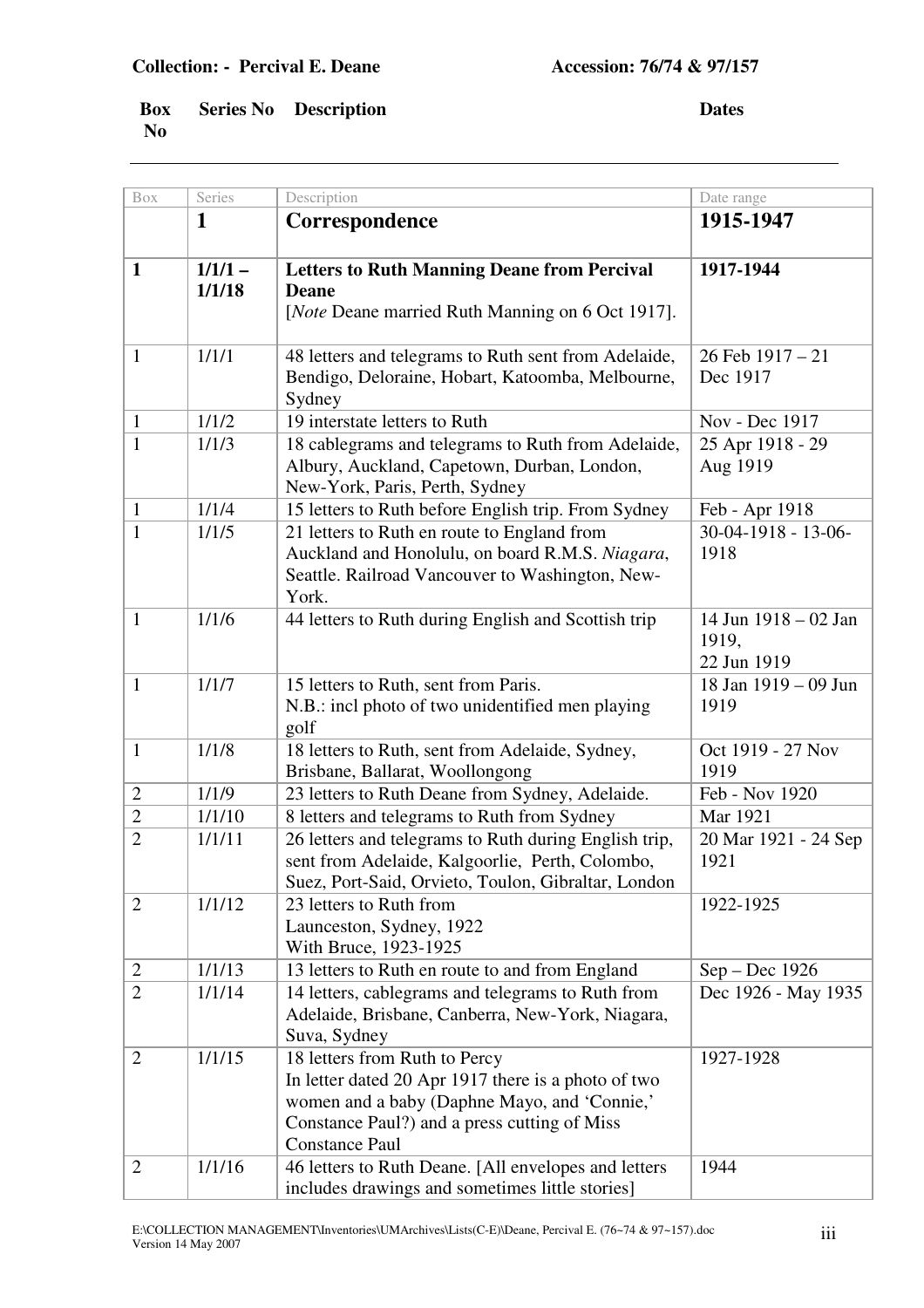| $\overline{2}$ | 1/1/17 | Typescript copies of letters to Ruth Deane from<br>Percy<br>[ <i>Note</i> These are copies of the manuscript letters<br>listed above]                                                                                                                                                                                                                         | 1918-1919 |
|----------------|--------|---------------------------------------------------------------------------------------------------------------------------------------------------------------------------------------------------------------------------------------------------------------------------------------------------------------------------------------------------------------|-----------|
| $\overline{2}$ | 1/1/18 | Typescript copies of letters to and from Percy Deane                                                                                                                                                                                                                                                                                                          | 1918-1932 |
| 3              | 1/2    | Correspondence about business activities and<br><b>Army medical Corps</b>                                                                                                                                                                                                                                                                                     | 1913-1917 |
| 3              | 1/2/1  | 11 letters concerning Deane's business activities, in<br>particular The Australian Golfer. [Transfer to Barry<br>K. Taylor Esq].                                                                                                                                                                                                                              | 1913-1918 |
| 3              | 1/2/2  | From 1st Australian General Hospital in Cairo.<br>James Barrett's papers.                                                                                                                                                                                                                                                                                     | 1914-1916 |
| 3              | 1/2/3  | 10 letters to James Barrett                                                                                                                                                                                                                                                                                                                                   | 1915-1918 |
| 3              | 1/2/4  | Letter from Deane to the Clearing Hospital,<br>Melbourne                                                                                                                                                                                                                                                                                                      | 1916      |
| 3              | 1/2/5  | Correspondence about a strike by<br>Egyptian hospital workers in Cairo                                                                                                                                                                                                                                                                                        | 1916      |
| 3              | 1/3    | <b>Correspondence with W.M. Hughes</b>                                                                                                                                                                                                                                                                                                                        | 1916-1977 |
|                | 1/3/1  | Letter by Percival Deane to William Morris Hughes                                                                                                                                                                                                                                                                                                             | 1917      |
| 3              | 1/3/2  | 120 letters between Deane and Hughes                                                                                                                                                                                                                                                                                                                          | 1916-1947 |
| 3              | 1/3/3  | 3 letters from Ruth Deane to Hughes after Percy's<br>death                                                                                                                                                                                                                                                                                                    | 1977      |
| 3              | 1/4    | <b>Miscellaneous Correspondence</b>                                                                                                                                                                                                                                                                                                                           | 1915-1939 |
| 3              | 1/4/1  | 8 letters to (Sir) Frank Tait                                                                                                                                                                                                                                                                                                                                 | 1915-1916 |
| 3              | 1/4/2  | 5 letters to Mrs Amy Scott (of Tait family)                                                                                                                                                                                                                                                                                                                   | 1915-1916 |
| 3              | 1/4/3  | 16 miscellaneous letters to and from Deane.<br>Correspondents incl Stanley Melbourne Bruce, F.W.<br>Hughes, Stan Cross, Harold Herbert and unidentified<br>army personnel.                                                                                                                                                                                    | 1916-1941 |
| 3              | 1/4/4  | 26 letters from Cairo.<br>[These are love letters, from 'Helene', a French<br>dancer, 'Hamida', an Egyptian woman, and<br>unidentified others. Several incl photos of the<br>correspondent].                                                                                                                                                                  | 1914-1922 |
| 3              | 1/4/5  | 2 letters and one telegram from 'Di' (Diana?):                                                                                                                                                                                                                                                                                                                | 1933      |
| 3              | 1/4/6  | Autographed letters [or signatures torn from letters]<br>addressed to Deane or William Hughes or Mrs<br>Hughes.<br>[ <i>Note</i> These letters were apparently collected and<br>compiled by Deane for their autograph value].<br>Letters/signatures of:<br><b>Aubrey Abbott</b><br><b>JS</b> Amery<br>R. M. McC. Anderson<br>Frank Anstey (2)<br>A.J. Balfour | 1912-1939 |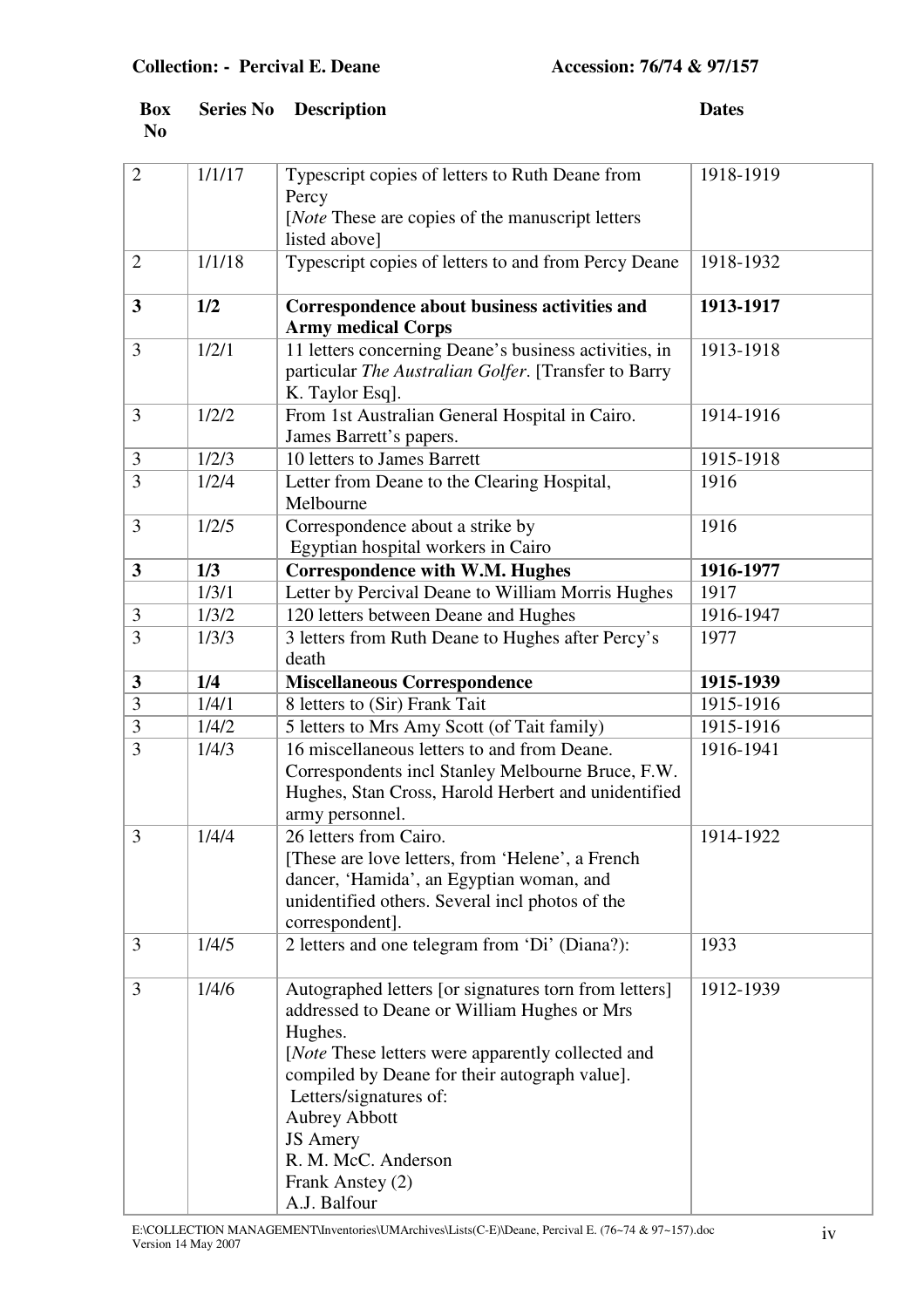|   | <b>Sir James Barrett</b>                            |  |
|---|-----------------------------------------------------|--|
|   | <b>Edmund Barton</b>                                |  |
| 3 | W.R. Birdwood (2)                                   |  |
|   | Maxwell Blake (American consul)                     |  |
|   | <b>RP</b> Blundell                                  |  |
|   | L. Botha                                            |  |
|   | Lily Butler (artist, incl press cutting)            |  |
|   | Dame Mabel Brookes                                  |  |
|   | Joseph Cook (2)                                     |  |
|   | Maria Corelli                                       |  |
|   | Stan Cross (Smith's Newspaper)                      |  |
|   | Cunliffe                                            |  |
|   | S. Cunningham (Editor, Melbourne Argus)             |  |
|   | Lord Curzon                                         |  |
|   | Hugh R. Denison                                     |  |
|   | R.C. Munro Ferguson                                 |  |
|   | Andrew Fisher (4)                                   |  |
|   | Claude Fleming (?)                                  |  |
|   | John Forrest (4)                                    |  |
|   | Lord Forster $(2)$                                  |  |
|   | Alfred Frith                                        |  |
|   | R. M. Garran(2)                                     |  |
|   | Mary Gilmore (3)                                    |  |
|   | Sir Henry Gullett                                   |  |
|   | <b>Bert Hinkler</b>                                 |  |
|   | W.A. Holman                                         |  |
|   | <b>Elbert Hubbard</b>                               |  |
|   | W. M. Hughes and Mary Hughes (3)                    |  |
|   | Frank G. Indoe                                      |  |
|   | W.H. Irvine                                         |  |
|   | Isaac S. Isaacs (2)                                 |  |
|   | Daisy Isaacs                                        |  |
|   | Augustus John (2)                                   |  |
|   | H. Campbell Jones                                   |  |
|   | Sir George Handley Knibbs                           |  |
|   | Adrian Knox (Chief Justice)                         |  |
|   | Thomas W. Laby                                      |  |
|   | George Lambert                                      |  |
|   | Harry Lauder<br>A. Bonar Law.                       |  |
|   |                                                     |  |
|   | Henry Lawson                                        |  |
|   | Linlithgow (Head quarters 3e Corps)                 |  |
|   | Joseph Aloysius Lyons                               |  |
|   | Sir Bertram Mackennal (2)<br>Keith Murdoch          |  |
|   | <b>Charles Marr</b>                                 |  |
|   |                                                     |  |
|   | W. Massy Greene (3)                                 |  |
|   | Nellie Melba (5 and a press cutting)<br>E.D. Miller |  |
|   |                                                     |  |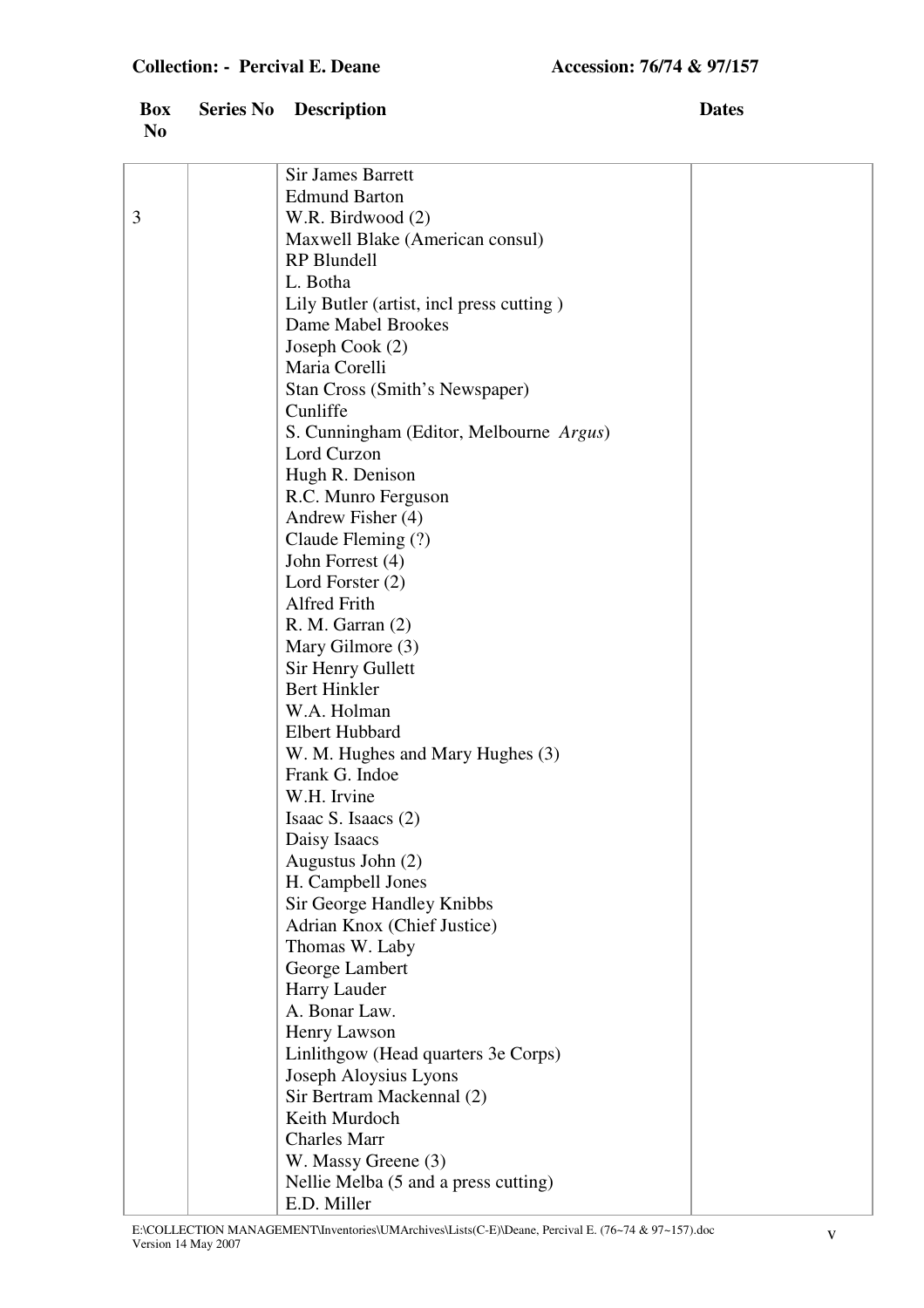| Viscount Milner (2)<br>3<br>John Monash (3)<br><b>Sir Newton James Moore</b><br><b>Alice Northcote</b><br>King O'Malley (Minister of Home Affairs)<br>Earle Page<br>J.J. Parer<br><b>Esther Paterson</b><br><b>Christobel Pankhurst</b><br><b>Emmaline Pankhurst</b><br>G.F. Pearce<br><b>Ambrose Pratt</b><br>G. Ramaciotti<br>Lord Rosebery<br>[Archibald Philip] Rosebery<br><b>Violet Rutland</b><br>Tighe John Ryan<br>James Henry Scullin (Prime Minister)<br>C.D. Ross Smith (two ex libris dedicated to Percy)<br><b>General Smuts</b><br>General V. Sellheim<br>Edward Sherdon (Commonwealth Offices)<br>Wickham Steed.<br>W. Haig (British Armies in France).<br>Edward Wallington (Buckingham Palace).<br>John Wren<br>12 unidentified autographs<br>Press cuttings re Barry Jones' autograph collection<br>1/4/7<br>3<br>Autograph Album<br>1909-1911 |  | Syd Miller (2)                               |  |
|-------------------------------------------------------------------------------------------------------------------------------------------------------------------------------------------------------------------------------------------------------------------------------------------------------------------------------------------------------------------------------------------------------------------------------------------------------------------------------------------------------------------------------------------------------------------------------------------------------------------------------------------------------------------------------------------------------------------------------------------------------------------------------------------------------------------------------------------------------------------|--|----------------------------------------------|--|
|                                                                                                                                                                                                                                                                                                                                                                                                                                                                                                                                                                                                                                                                                                                                                                                                                                                                   |  |                                              |  |
|                                                                                                                                                                                                                                                                                                                                                                                                                                                                                                                                                                                                                                                                                                                                                                                                                                                                   |  |                                              |  |
|                                                                                                                                                                                                                                                                                                                                                                                                                                                                                                                                                                                                                                                                                                                                                                                                                                                                   |  |                                              |  |
|                                                                                                                                                                                                                                                                                                                                                                                                                                                                                                                                                                                                                                                                                                                                                                                                                                                                   |  |                                              |  |
|                                                                                                                                                                                                                                                                                                                                                                                                                                                                                                                                                                                                                                                                                                                                                                                                                                                                   |  |                                              |  |
|                                                                                                                                                                                                                                                                                                                                                                                                                                                                                                                                                                                                                                                                                                                                                                                                                                                                   |  |                                              |  |
|                                                                                                                                                                                                                                                                                                                                                                                                                                                                                                                                                                                                                                                                                                                                                                                                                                                                   |  |                                              |  |
|                                                                                                                                                                                                                                                                                                                                                                                                                                                                                                                                                                                                                                                                                                                                                                                                                                                                   |  |                                              |  |
|                                                                                                                                                                                                                                                                                                                                                                                                                                                                                                                                                                                                                                                                                                                                                                                                                                                                   |  |                                              |  |
|                                                                                                                                                                                                                                                                                                                                                                                                                                                                                                                                                                                                                                                                                                                                                                                                                                                                   |  |                                              |  |
|                                                                                                                                                                                                                                                                                                                                                                                                                                                                                                                                                                                                                                                                                                                                                                                                                                                                   |  |                                              |  |
|                                                                                                                                                                                                                                                                                                                                                                                                                                                                                                                                                                                                                                                                                                                                                                                                                                                                   |  |                                              |  |
|                                                                                                                                                                                                                                                                                                                                                                                                                                                                                                                                                                                                                                                                                                                                                                                                                                                                   |  |                                              |  |
|                                                                                                                                                                                                                                                                                                                                                                                                                                                                                                                                                                                                                                                                                                                                                                                                                                                                   |  |                                              |  |
|                                                                                                                                                                                                                                                                                                                                                                                                                                                                                                                                                                                                                                                                                                                                                                                                                                                                   |  |                                              |  |
|                                                                                                                                                                                                                                                                                                                                                                                                                                                                                                                                                                                                                                                                                                                                                                                                                                                                   |  |                                              |  |
|                                                                                                                                                                                                                                                                                                                                                                                                                                                                                                                                                                                                                                                                                                                                                                                                                                                                   |  |                                              |  |
|                                                                                                                                                                                                                                                                                                                                                                                                                                                                                                                                                                                                                                                                                                                                                                                                                                                                   |  |                                              |  |
|                                                                                                                                                                                                                                                                                                                                                                                                                                                                                                                                                                                                                                                                                                                                                                                                                                                                   |  |                                              |  |
|                                                                                                                                                                                                                                                                                                                                                                                                                                                                                                                                                                                                                                                                                                                                                                                                                                                                   |  |                                              |  |
|                                                                                                                                                                                                                                                                                                                                                                                                                                                                                                                                                                                                                                                                                                                                                                                                                                                                   |  |                                              |  |
|                                                                                                                                                                                                                                                                                                                                                                                                                                                                                                                                                                                                                                                                                                                                                                                                                                                                   |  |                                              |  |
|                                                                                                                                                                                                                                                                                                                                                                                                                                                                                                                                                                                                                                                                                                                                                                                                                                                                   |  |                                              |  |
|                                                                                                                                                                                                                                                                                                                                                                                                                                                                                                                                                                                                                                                                                                                                                                                                                                                                   |  |                                              |  |
|                                                                                                                                                                                                                                                                                                                                                                                                                                                                                                                                                                                                                                                                                                                                                                                                                                                                   |  |                                              |  |
|                                                                                                                                                                                                                                                                                                                                                                                                                                                                                                                                                                                                                                                                                                                                                                                                                                                                   |  |                                              |  |
|                                                                                                                                                                                                                                                                                                                                                                                                                                                                                                                                                                                                                                                                                                                                                                                                                                                                   |  |                                              |  |
|                                                                                                                                                                                                                                                                                                                                                                                                                                                                                                                                                                                                                                                                                                                                                                                                                                                                   |  |                                              |  |
|                                                                                                                                                                                                                                                                                                                                                                                                                                                                                                                                                                                                                                                                                                                                                                                                                                                                   |  |                                              |  |
|                                                                                                                                                                                                                                                                                                                                                                                                                                                                                                                                                                                                                                                                                                                                                                                                                                                                   |  |                                              |  |
|                                                                                                                                                                                                                                                                                                                                                                                                                                                                                                                                                                                                                                                                                                                                                                                                                                                                   |  | Signatures all from 1911 except one in 1909. |  |
|                                                                                                                                                                                                                                                                                                                                                                                                                                                                                                                                                                                                                                                                                                                                                                                                                                                                   |  |                                              |  |
| 4<br>$\overline{2}$<br><b>Speeches and articles</b><br><1914-1931                                                                                                                                                                                                                                                                                                                                                                                                                                                                                                                                                                                                                                                                                                                                                                                                 |  |                                              |  |
| [Note Manuscripts and typescripts on a wide range                                                                                                                                                                                                                                                                                                                                                                                                                                                                                                                                                                                                                                                                                                                                                                                                                 |  |                                              |  |
| of subjects, of Deane's public addresses and                                                                                                                                                                                                                                                                                                                                                                                                                                                                                                                                                                                                                                                                                                                                                                                                                      |  |                                              |  |
| newspapers articles. It is not clear from the scripts                                                                                                                                                                                                                                                                                                                                                                                                                                                                                                                                                                                                                                                                                                                                                                                                             |  |                                              |  |
| themselves whether they were published or used as                                                                                                                                                                                                                                                                                                                                                                                                                                                                                                                                                                                                                                                                                                                                                                                                                 |  |                                              |  |
| speeches].                                                                                                                                                                                                                                                                                                                                                                                                                                                                                                                                                                                                                                                                                                                                                                                                                                                        |  |                                              |  |
| 2/1<br><b>Speeches and articles:</b><br>$\overline{4}$<br><b>Mostly undated but</b>                                                                                                                                                                                                                                                                                                                                                                                                                                                                                                                                                                                                                                                                                                                                                                               |  |                                              |  |
| before 1914<br>The single tax league, 5 p.<br>2/1/1                                                                                                                                                                                                                                                                                                                                                                                                                                                                                                                                                                                                                                                                                                                                                                                                               |  |                                              |  |
| 2/1/2<br>Evangelism, 18 p.                                                                                                                                                                                                                                                                                                                                                                                                                                                                                                                                                                                                                                                                                                                                                                                                                                        |  |                                              |  |
| 2/1/3<br>National education, 8 p.                                                                                                                                                                                                                                                                                                                                                                                                                                                                                                                                                                                                                                                                                                                                                                                                                                 |  |                                              |  |
| 2/1/4<br>Which is the greater moral force: fear or hope?, 13 p.                                                                                                                                                                                                                                                                                                                                                                                                                                                                                                                                                                                                                                                                                                                                                                                                   |  |                                              |  |
| Which does more for human progress? Wealth or<br>2/1/5                                                                                                                                                                                                                                                                                                                                                                                                                                                                                                                                                                                                                                                                                                                                                                                                            |  |                                              |  |
| Intellect?, 11 p.                                                                                                                                                                                                                                                                                                                                                                                                                                                                                                                                                                                                                                                                                                                                                                                                                                                 |  |                                              |  |
| The budget and land question, 5 p.<br>2/1/6                                                                                                                                                                                                                                                                                                                                                                                                                                                                                                                                                                                                                                                                                                                                                                                                                       |  |                                              |  |
| Democracy, 5 p.<br>2/1/7                                                                                                                                                                                                                                                                                                                                                                                                                                                                                                                                                                                                                                                                                                                                                                                                                                          |  |                                              |  |
| Prehistoric man, 9 p.<br>2/1/8                                                                                                                                                                                                                                                                                                                                                                                                                                                                                                                                                                                                                                                                                                                                                                                                                                    |  |                                              |  |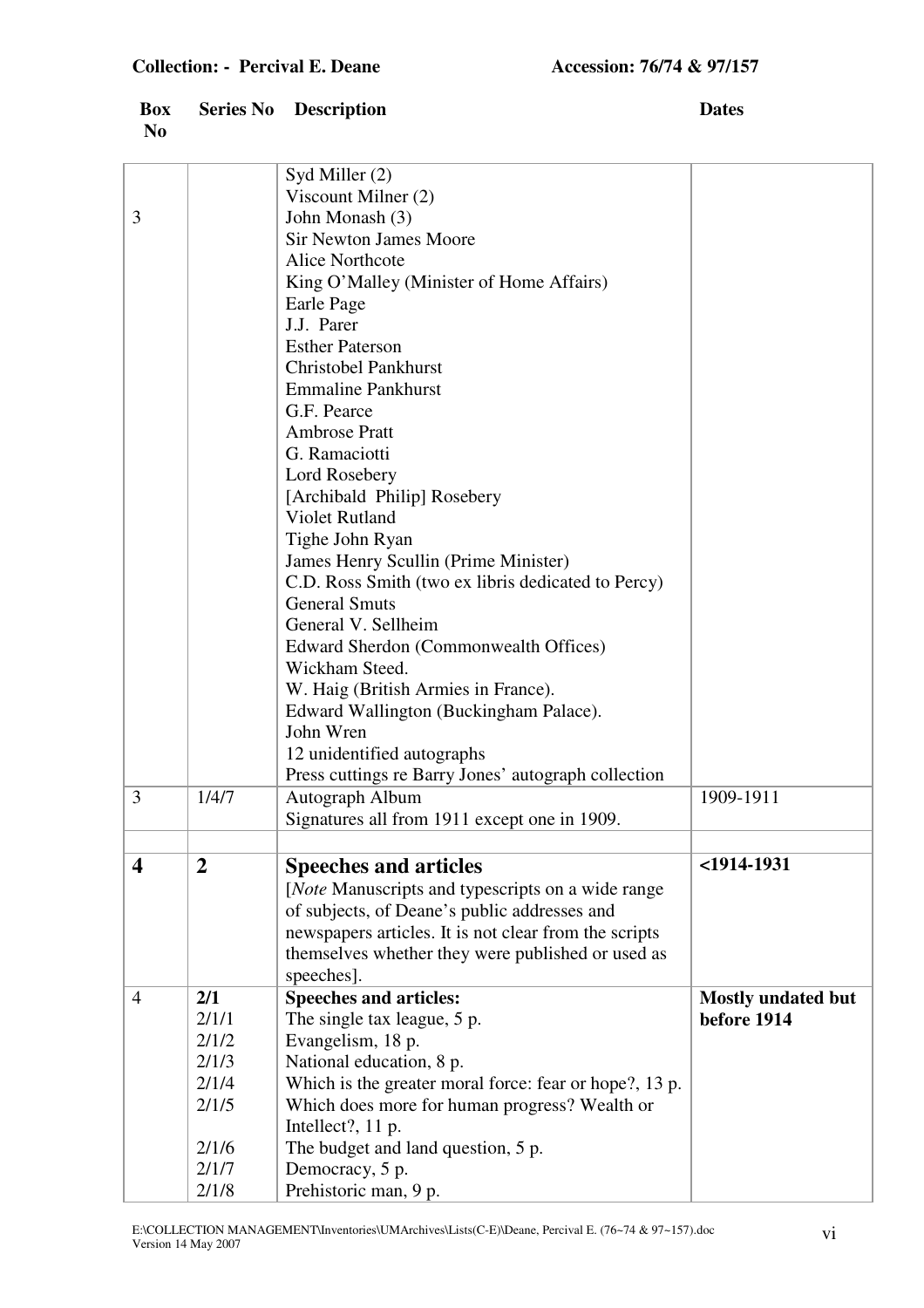|                | <b>Box</b> Series No Description | <b>Dates</b> |
|----------------|----------------------------------|--------------|
| N <sub>0</sub> |                                  |              |

|                | 2/1/9            | Enigm, 8 p (first page missing).                        |                                           |
|----------------|------------------|---------------------------------------------------------|-------------------------------------------|
|                | 2/1/10           | 15p. about spirit and religion.                         |                                           |
|                | 2/1/11           | The evolution of trusts, 19 p.                          |                                           |
| $\overline{4}$ | 2/1/12           | Chicago, 11 p.                                          |                                           |
|                | 2/1/13           | Are early marriages desirable under present social      |                                           |
|                |                  | conditions, no! 6 little p.                             |                                           |
|                | 2/1/14           | An early marriages justifiable under existancy social   |                                           |
|                |                  | conditions?, 4 p.                                       |                                           |
|                | 2/1/15           | Is Great Britain justified in limiting her armaments?   |                                           |
|                | 2/1/16           | 8 p. about History of Australia.                        |                                           |
|                | 2/1/17           | Lessons from Romans, 6 p.                               |                                           |
|                | 2/1/18           | Abolition of State governors, 8 p.                      |                                           |
|                | 2/1/19           | Armaments and arbitration, 19 p.                        |                                           |
|                | 2/1/20           | Force, 6 p.                                             |                                           |
|                | 2/1/21           | Shakespeare in deeper mood Hamlet, 19 p.                |                                           |
|                | 2/1/22           | The French Revolution, 8 p.                             |                                           |
|                | 2/1/23           | Gentlemen and ladies, 3 p.                              |                                           |
|                | 2/1/24           | Aristocracy. Does it do good or harm?, 18 p.            |                                           |
|                | 2/1/25           | Mythology, 4 p.                                         |                                           |
|                | 2/1/26           |                                                         |                                           |
|                |                  | The coal strike, 7 p.                                   |                                           |
|                | 2/1/27           | The evolution of industry, 5 p.                         |                                           |
|                | 2/1/28           | Steel corporation.                                      |                                           |
|                | 2/1/29           | Evolution from Nebula to Man.                           |                                           |
|                | 2/1/30           | Monism and dualism, 13 p.                               |                                           |
|                | 2/1/31           | Monism and dualism, 11 p.                               |                                           |
|                | 2/1/32           | The Judgment, 7 little p.                               | 3 Oct 1909                                |
|                | 2/1/33           | Untitled papers                                         |                                           |
| $\overline{4}$ |                  |                                                         |                                           |
|                | 2/2              | <b>Speeches and articles:</b>                           | <b>Mostly undated but</b><br>$>1915-1931$ |
|                |                  |                                                         |                                           |
|                |                  |                                                         |                                           |
|                | 2/2/1            | Speech about the transfer to Canberra, 10p.             |                                           |
|                | 2/2/2            | Negro Spirituals, 10p.                                  |                                           |
|                | 2/2/3            | Controlled area, 5p. Published in Smith's Weekly.       |                                           |
|                | 2/2/4            | Where has the war left by Australia ?, 11p.             |                                           |
|                | 2/2/5            | Politics as a hazardous occupation, 14p. Speech at      |                                           |
|                |                  | Advertising Men's Institute.                            |                                           |
|                | 2/2/6            | Compulsory military training, 4p.                       | 23 Mar 1925                               |
|                | 2/2/7            | Has the pulpit greater influence than the press? 5p.    |                                           |
|                | 2/2/8            | The prodigal son, 6p.                                   |                                           |
|                | 2/2/9            | The Tobacco company, 7p.                                | 1925                                      |
|                | 2/2/10           | The social gospel, 5p.                                  |                                           |
|                | 2/2/11           | On "scientific investigation and its relation to social |                                           |
|                |                  | service", 8p.                                           |                                           |
|                | 2/2/12           | Socialism, 4p.                                          |                                           |
|                | 2/2/13           | Text about army and war, 11p.                           |                                           |
|                | 2/2/14           | About the standard oil coy, 10p.                        |                                           |
|                | 2/2/15           | Right wrong-Follow the King, 4p.                        |                                           |
|                | 2/2/16<br>2/2/17 | The Referenda, 9p.<br>Live pure, 4p.                    |                                           |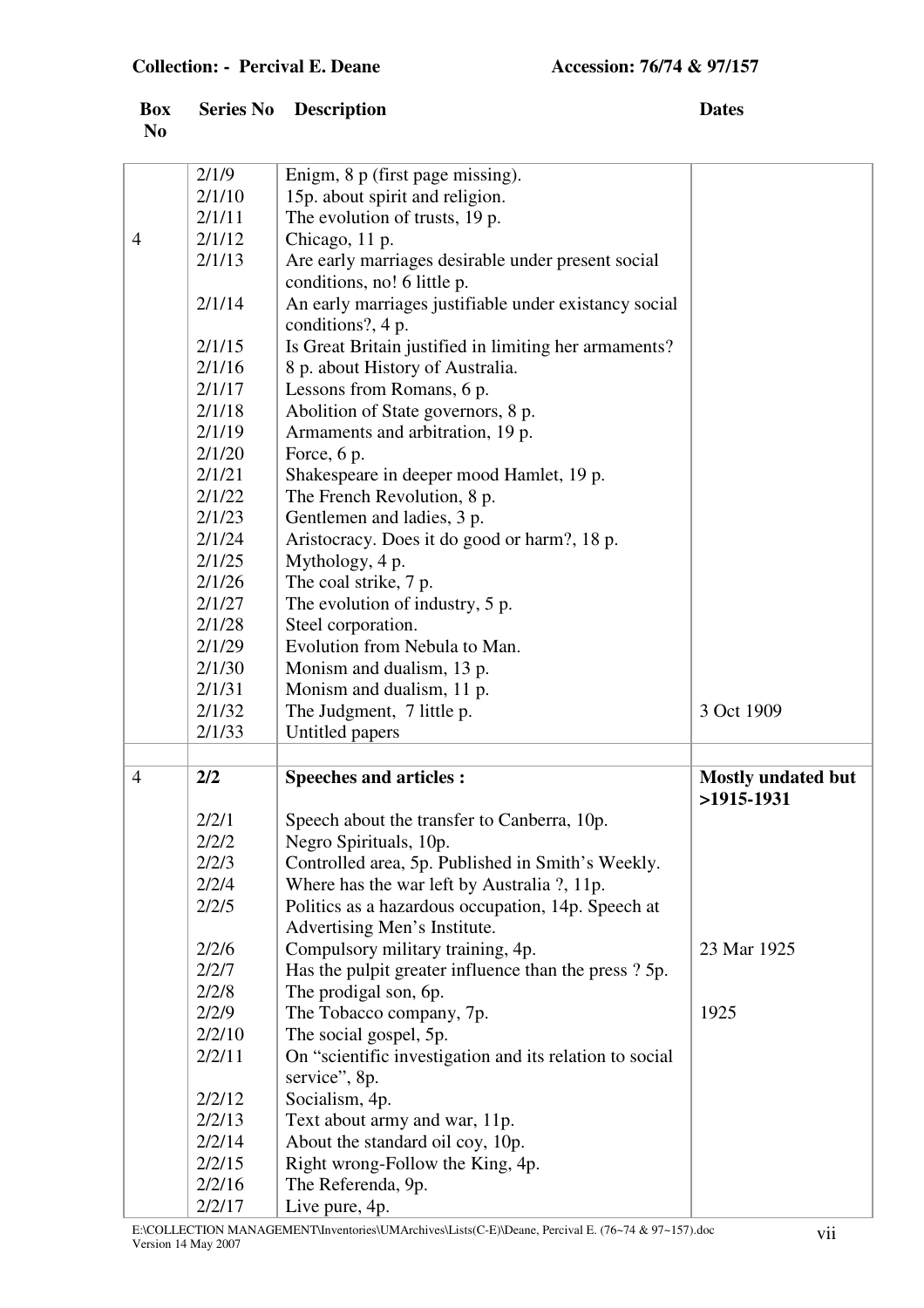|                | 2/2/18<br>2/2/19        | Speak true, 4p.<br>Atheism and politics, by the Monist, 6p.                                                                                                                                                                                                                                                                                                                    |                  |
|----------------|-------------------------|--------------------------------------------------------------------------------------------------------------------------------------------------------------------------------------------------------------------------------------------------------------------------------------------------------------------------------------------------------------------------------|------------------|
|                |                         |                                                                                                                                                                                                                                                                                                                                                                                |                  |
| $\overline{4}$ | 3 <sup>1</sup><br>3/1   | <b>Stories and plays</b><br>Note Typescript plays and stories written by Deane<br>under the nom-de-plume 'Burnhard Sure' apparently<br>as entertainments during his war service in the $1st$<br>Australian General Hospital, Cairo. [One file]                                                                                                                                 | 1916-1918        |
|                |                         |                                                                                                                                                                                                                                                                                                                                                                                | 1909-1974        |
| $\overline{4}$ | $\overline{\mathbf{4}}$ | <b>Press clippings</b>                                                                                                                                                                                                                                                                                                                                                         |                  |
| $\overline{4}$ | 4/1                     | Press clippings about Deane.                                                                                                                                                                                                                                                                                                                                                   | 1909             |
| $\overline{4}$ | 4/2                     | Articles by Deane from Smith's Weekly.                                                                                                                                                                                                                                                                                                                                         | 1934-1938        |
| $\overline{4}$ | 4/3                     | Australian press cuttings about Deane and Hughes<br>from the Melbourne Herald, The Times, The Sydney<br>Mail, The Sun, The Morning Post, Punch, Royal<br>Australian Historical Society, Smith's Weekly, Fact<br>and Opinion, The Argus, Le Matin, The Bulletin and<br><i>Listener In-TV</i> [The latter refers to a documentary on<br>Hughes and Percy on ABC-TV 21 May 1974]. | 1916-1974        |
| $\overline{4}$ | 4/4                     | Press cuttings about Hughes                                                                                                                                                                                                                                                                                                                                                    | 1917-1935        |
| $\overline{4}$ | 4/5                     | Press cuttings about Deane                                                                                                                                                                                                                                                                                                                                                     | 1918-1946        |
| $\overline{4}$ | 4/6                     | Press cuttings about Shirley Deane Horsley [Deane's<br>daughter] from The Australian Women's Weekly,<br>GMH, Canberra Times, Sydney Morning Herald.                                                                                                                                                                                                                            | 1974             |
| $\overline{4}$ | 4/7                     | Articles by Frank Green on Hughes from The Age<br>Literary Supplement.                                                                                                                                                                                                                                                                                                         | 1959             |
| $\overline{4}$ | 4/8                     | Sardine, in The Bulletin, 1915.<br>Sidelights on an imperial conference, Herald<br>Melbourne, 1927.<br>Canberra skull, Canberra Times, 1931<br>AIF gives insurance, Canberra Times, 1931.<br>(from Speeches and Articles files)                                                                                                                                                | 1915-1931        |
|                |                         |                                                                                                                                                                                                                                                                                                                                                                                |                  |
| 5              | 5                       | <b>Publications about army and work</b><br><b>Note</b>                                                                                                                                                                                                                                                                                                                         | 1906-1921        |
| 5              | 5/1                     | Report of Committee of Inquiry, Egypt. British Red<br>Cross Society, Australian Branch, 1916, 56 p.                                                                                                                                                                                                                                                                            | 1906-1921 (1954) |
| 5              | 5/2                     | Standing orders for the Australian Army Medical<br>Services, 1914, 93 p.                                                                                                                                                                                                                                                                                                       |                  |
| 5              | 5/3                     | Field service manual, Army medical service, 1913,<br>95pp.                                                                                                                                                                                                                                                                                                                     |                  |
| 5              | 5/4                     | Regulations for the Army Medical Service, 1906,<br>183pp.                                                                                                                                                                                                                                                                                                                      |                  |
| 5              | 5/5                     | Hughes speech, 6 March 1917, 18 p.                                                                                                                                                                                                                                                                                                                                             |                  |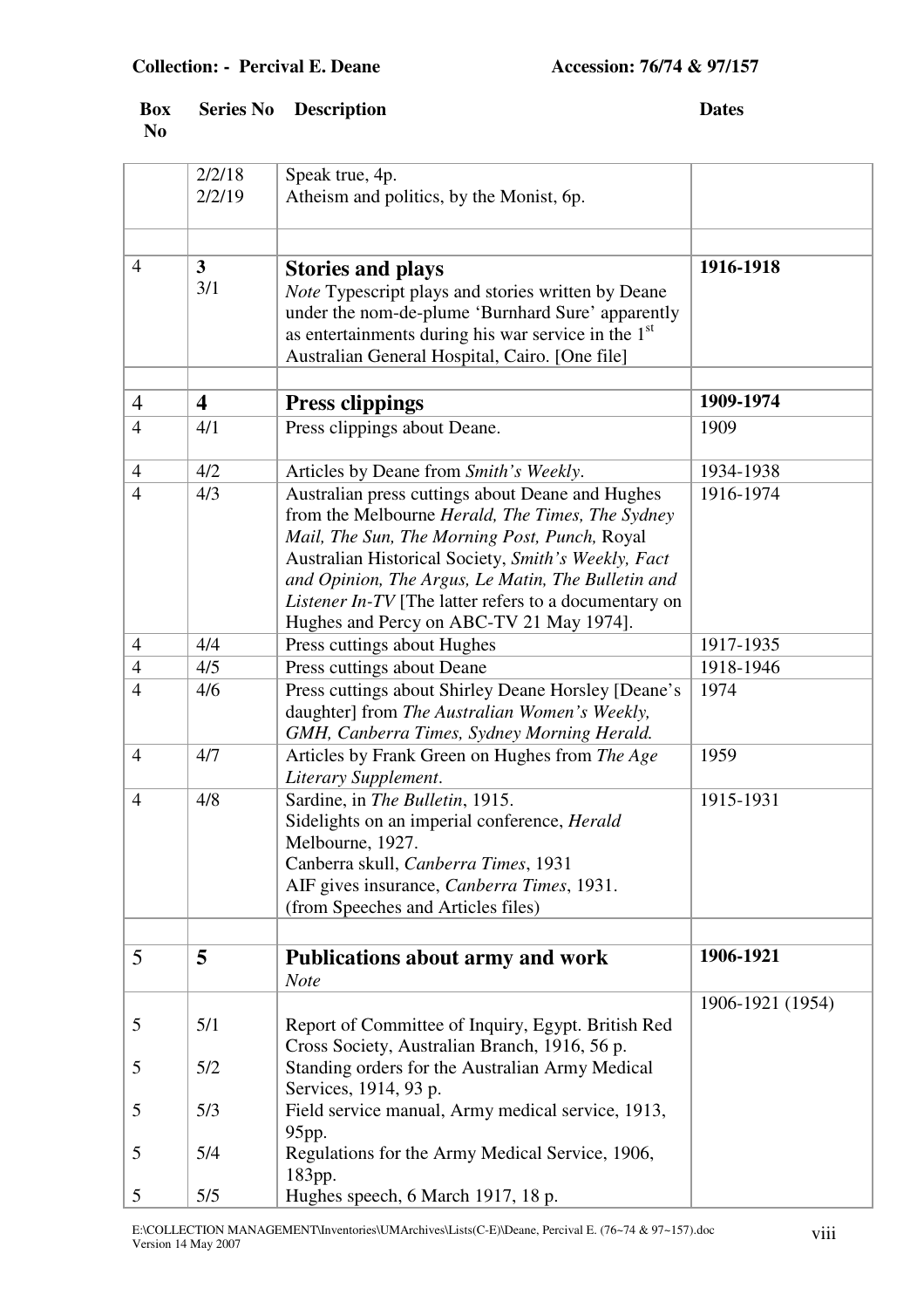|                | <b>Box</b> Series No Description | <b>Dates</b> |
|----------------|----------------------------------|--------------|
| N <sub>0</sub> |                                  |              |

| 5         | 5/6  | Hughes speech, Treaty of Peace, 10 September                    |  |
|-----------|------|-----------------------------------------------------------------|--|
|           |      | 1919, 9p.                                                       |  |
| 5         | 5/7  | Comments of the Report of the Commission of the                 |  |
|           |      | Allied and Associated Governments as to the                     |  |
|           |      | responsibility of the authors of the war, (proof before         |  |
|           |      | print) French and English, 1919.                                |  |
| 5         | 5/8  | Treaty of Peace between the allied and associated               |  |
|           |      | powers and Germany, 1919, 95 p.                                 |  |
| 5         | 5/9  | Treaty of Peace between the allied and associated               |  |
|           |      | powers and Germany, 1919, 453 p, cover, with maps               |  |
|           |      | and signatures in facsimile.                                    |  |
| 5<br>5    | 5/10 | Kiaochow, 1919, 42 p.                                           |  |
|           | 5/11 | A Memorial of Keith J. Barrett (1891-1917), 1917,               |  |
|           |      | with two photos of him and a photo of the Australian            |  |
| 5         | 5/12 | Hospital.<br>Academie diplomatique internationale, [in French], |  |
|           |      | 16 p.                                                           |  |
| 5         | 5/13 | Anthropology and the government of subject races,               |  |
|           |      | 1921, 12 p.                                                     |  |
| 5         | 5/14 | Conversation at Tudor Court (copies), 5 p.                      |  |
| 5         | 5/15 | The Australian Golfer, September 15, 1914.                      |  |
| 6         | 5/16 | 'Conditions de Paix-Conditions of Peace'. Two                   |  |
|           |      | copies, one signed by Hughes, the other by Deane.               |  |
| 6         | 5/17 | 'The Cell' by Brian Shannon [a script for a proposed            |  |
|           |      | documentary of the Prime Ministership of W.M.                   |  |
|           |      | Hughes].                                                        |  |
| 6         | 5/18 | 'The Billy Book', 20 pages of drawings.                         |  |
| 6         | 5/19 | Newsletter of the Royal Australian Historical                   |  |
|           |      | Society: containing article by Claude McKay, 'Some              |  |
|           |      | reminiscences of William Morris Hughes', Apr                    |  |
|           |      | 1969.                                                           |  |
| 6         | 5/20 | 'A Handbook for Nationalists, Containing useful                 |  |
|           |      | information about Labour's record in office in                  |  |
|           |      | Queensland, 1915-1918', (Brisbane, 1918)                        |  |
| 6         | 5/21 | 'The Oppressed English', by Ian Hay, (Sydney,                   |  |
|           |      | 1918), 49 p. dedicated to Hughes.                               |  |
| 6         | 5/22 | Visit to Australia of His Royal Highness The Prince             |  |
|           |      | of Wales, 1920, 131 p.                                          |  |
| 6         | 5/23 | Parliamentary Debates, second session 1922, 229 p.              |  |
| 6         | 5/24 | 'The Round Table', 1926, 451 p.                                 |  |
|           |      | An hour with Hetty, by B.M. Deane, 1961.                        |  |
|           |      | Dedicated "To Wendy with love from Daddy, 25-5-                 |  |
| 6         | 5/25 | 61". Hetty is Mary Lindsay.                                     |  |
| 6         | 5/26 | 'The Parliamentary Government of the                            |  |
|           |      | Commonwealth of Australia', by L.F. Crisp, (2nd                 |  |
|           |      | ed. 1954) [This item was mouldy and partly                      |  |
|           |      | destroyed by insects and was therefore culled, sans             |  |
|           |      | title page].                                                    |  |
| <b>OS</b> | 5/27 | Magazine "Diplomates Contemporains" also                        |  |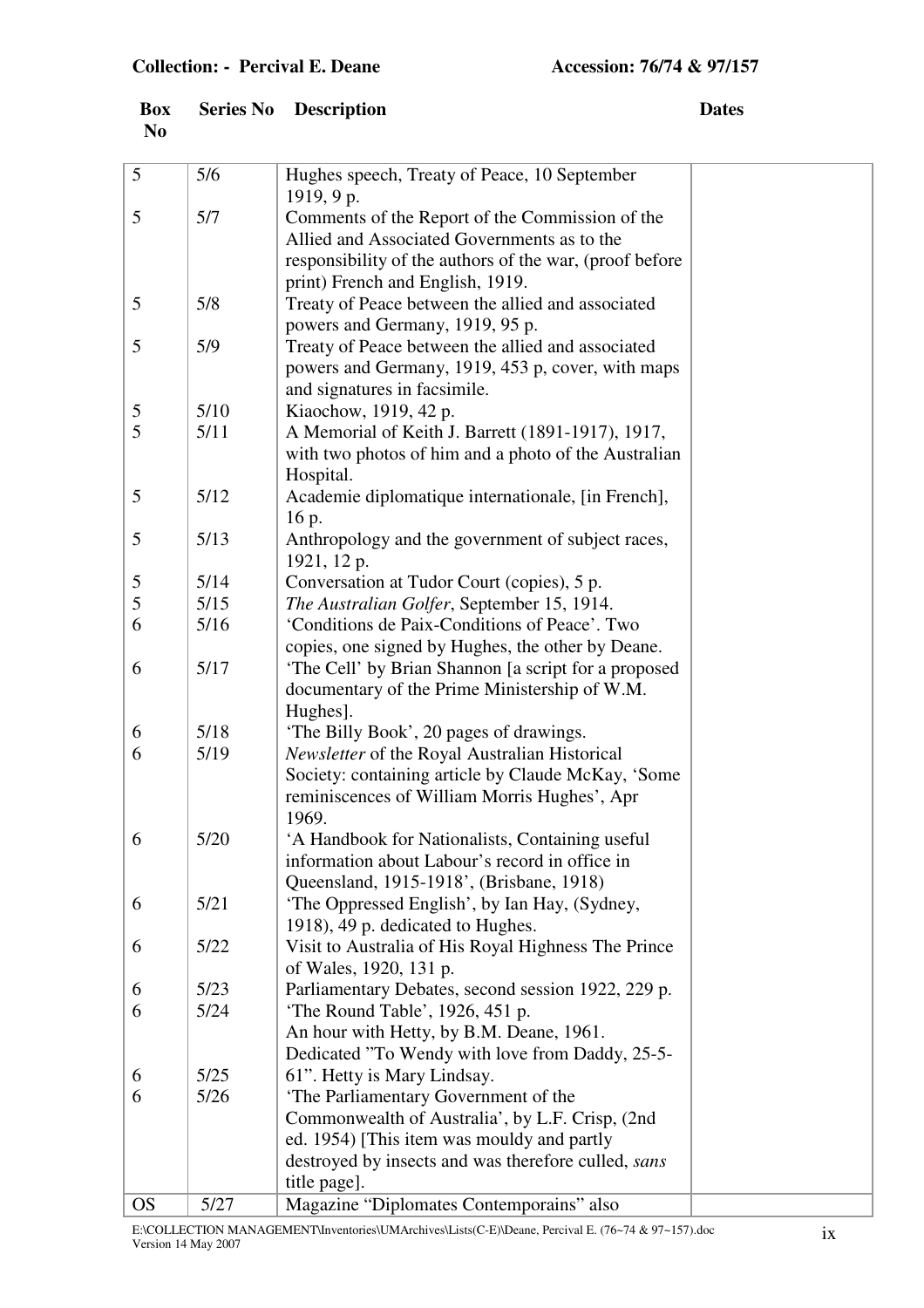|                |                | containing a t/s letter signed by the President of the<br>'Acadamie Diplomatique Internationale', Geneva.<br>Within are profiles of prominent diplomats and<br>politicians of the day. In French. 12pp 32 x 25 cm                               |                                            |
|----------------|----------------|-------------------------------------------------------------------------------------------------------------------------------------------------------------------------------------------------------------------------------------------------|--------------------------------------------|
| <b>OS</b>      | 5/28           | The French language weekly (?) periodical,<br>"l'Illustration", 8 issues Nos 3959, 3960, 3967,<br>3969, 3975, 3976, 3977, 3979. 42 x 31 cm<br>illustrated.                                                                                      | 18 Jan - 7 Jun 1919                        |
|                | 6              | <b>Government Inquiries</b><br>Note The two inquiries were ones in which Deane<br>was personally implicated.                                                                                                                                    | 1920 - 1925                                |
| $\tau$         | 6/1<br>6/1/1   | <b>Sugar Inquiry:</b><br>Joint committee of public accounts, explanation<br>about credit.                                                                                                                                                       | 1920 - 1923<br>1922 - 1923                 |
| 7<br>$\tau$    | 6/1/2<br>6/1/3 | Letters of support and congratulations.<br>Publication: Royal Commission in connexion with<br>Sugar purchases by the Commonwealth through Mr<br>Davis in September and October 1920, 1923.                                                      | 1923<br>1923                               |
| 7              | 6/1/4          | Letters and notes concerning Sugar Inquiry:<br>Negotiations re sugar orders, 1920.<br>Letter of Bruce to Deane, 23-08-1923.<br>Letter of Deane to Bruce, 21 and 23-08-1923.<br>Letters from the Public Service Board of<br>Commissioners, 1923. | 1920 - 1923                                |
| $\overline{7}$ | 6/1/5          | Press cuttings about Sugar Purchases Inquiry, 1923.                                                                                                                                                                                             |                                            |
| $\tau$<br>7    | 6/2<br>6/2/1   | <b>Telegram Leakage Inquiry</b><br>Transcripts from Inter departmental Board of<br>Inquiry.                                                                                                                                                     | 1925<br>18 Sep 1925 - 29 Sep               |
| $\overline{7}$ | 6/2/2          | Letter from Brown, Deane, Knowles to Prime<br>Minister.                                                                                                                                                                                         | 1925<br>2 Oct 1925                         |
| 7<br>7         | 6/2/3<br>6/2/4 | Speech from House of Representatives (Bruce).<br>Press cuttings.                                                                                                                                                                                | 17 Sep 1925<br>17Sep 1925 - 18 Sep<br>1925 |
| 7              | $\overline{7}$ | <b>Maps</b>                                                                                                                                                                                                                                     |                                            |
| 7              | 7/1            | Ethnographical maps of Central and South Eastern<br>Europe and Western Asia, 1919.                                                                                                                                                              | 1919                                       |
| 7              | 7/2            | South Pacific.                                                                                                                                                                                                                                  |                                            |
| 7<br>7         | 7/3<br>7/4     | Northern Territory<br>Canberra                                                                                                                                                                                                                  |                                            |
|                | 8              | <b>Personal documents &amp; items</b><br>[ <i>Note</i> The documents and items all pertain to<br>Deane].                                                                                                                                        | 1903-1935                                  |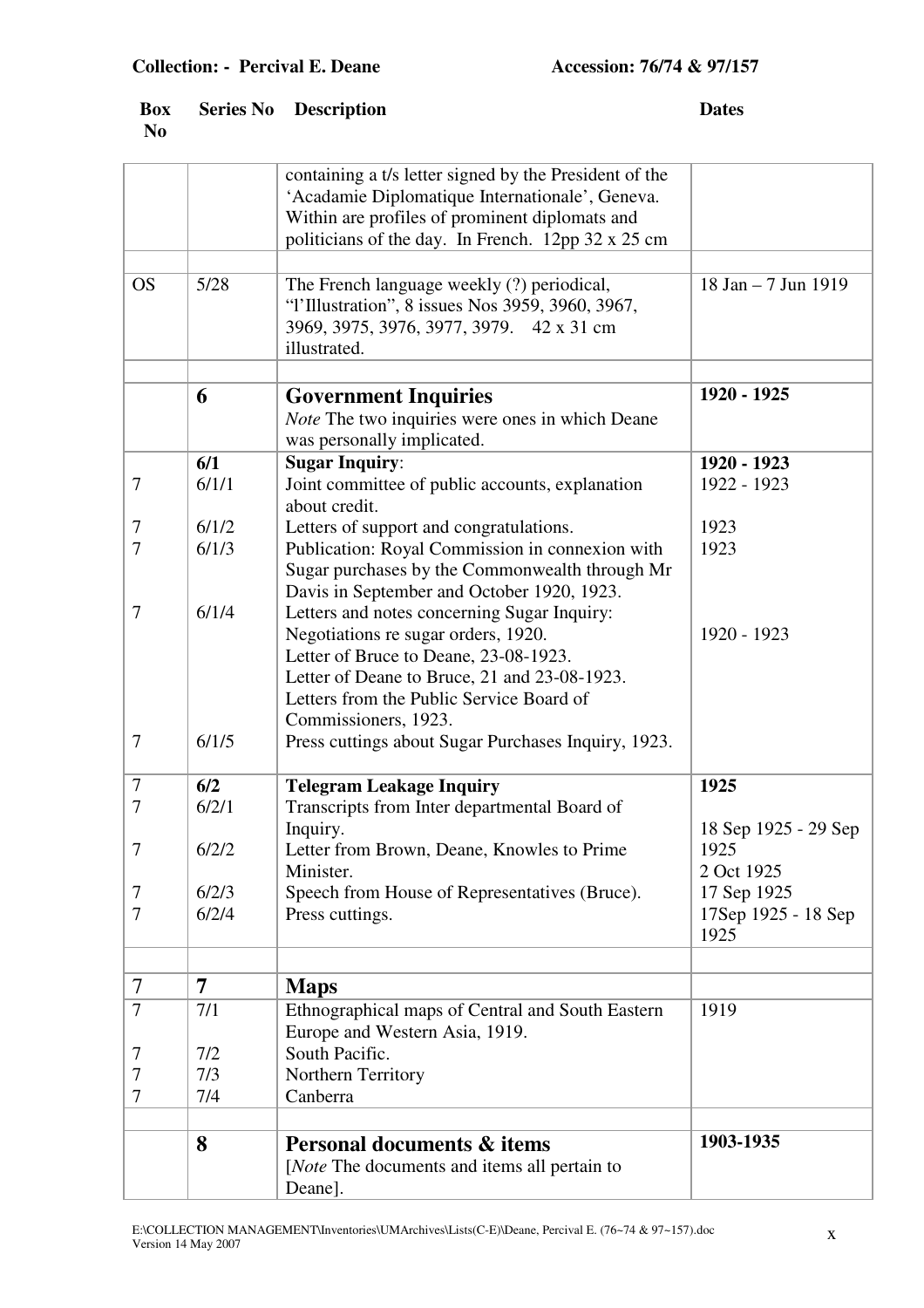|                | <b>Box</b> Series No Description | <b>Dates</b> |
|----------------|----------------------------------|--------------|
| N <sub>0</sub> |                                  |              |

| 8 | 8/1   | Diary. [Notes in shorthand writing. A letter and                                                   | 1 Jan $1915 - 12$ Apr |
|---|-------|----------------------------------------------------------------------------------------------------|-----------------------|
|   |       | transcription of shorthand].                                                                       | 1915                  |
| 8 | 8/2/1 | <b>Personal documents</b>                                                                          | 1903-1932             |
|   |       | Certificate of Merit                                                                               | 1903                  |
|   |       | Memorandum for Deane, Education department                                                         | 1904                  |
|   |       | Letter from Federal Commercial College for                                                         | 1905                  |
|   |       | <b>Business Training</b>                                                                           |                       |
|   |       | Extract of birth entry                                                                             | 1916                  |
|   |       |                                                                                                    | 1916                  |
|   |       | Certificate of discharge.                                                                          | 6 Oct 1917            |
|   |       | Certificate of marriage.                                                                           |                       |
|   |       | Transcript of medical papers 'obtained from Base<br>Records'                                       | 1915 - 1916           |
|   |       | Curriculum vitae (for period 1914 – 1932)                                                          | c1932                 |
|   |       | Appointment as a special constable                                                                 | 1917                  |
|   |       | Passport                                                                                           | 1918                  |
|   |       | 2 official passes to Peace Congress in Paris, one with                                             | 1919                  |
|   |       | a photo ID of Deane                                                                                |                       |
|   |       | Thank-you letter from Stanley Melbourne Bruce                                                      | 15 Sep 1925           |
|   |       | Passport                                                                                           |                       |
|   |       | Buckingham Palace. Certificate accompanying<br><b>Silver Jubilee Medal</b>                         | 6 May 1935            |
|   |       | Commonwealth of Australia. Department of                                                           | 4 Dec 1917            |
|   |       | Defence, Sydney. Permission to carry firearms<br>Victoria Police, Bendigo. Police to admit Mr Dean | 4 Jun 1920            |
|   |       | to every part & place of Bendigo                                                                   |                       |
|   |       | Permission to enter areas occupied by British Army                                                 | 27 Feb 1919           |
|   |       | & return to England or Paris                                                                       |                       |
|   | 8/2/2 | Soldier's pay book $(x 2)$                                                                         | 1918                  |
|   |       | National ration book                                                                               | 1914-1916             |
|   |       | Driver's Licence – Federal Capital Territory                                                       | 1932                  |
|   |       | Member's card and Rules of The Haymarket Kit Kat                                                   | [1926]                |
|   |       |                                                                                                    |                       |
|   |       | Club, London<br>Pocket Diary – dated 1918, but used subsequently as                                |                       |
|   |       | a note book                                                                                        |                       |
|   |       |                                                                                                    |                       |
|   |       | Deane's own visiting cards (many versions)                                                         |                       |
|   |       | Empty leather wallet, inscribed 'P.E. Deane,                                                       |                       |
|   |       | C.M.G.'                                                                                            |                       |
|   |       | 2 small commemorative leather wallets issued for                                                   |                       |
|   |       | the establishment of the Government in Canberra                                                    | 1927                  |
|   |       | The Food Preservers' Union of Australia. Victorian                                                 |                       |
|   |       | Branch Rules (booklet)                                                                             | 1942                  |
| 8 | 8/3   | <b>Personal items</b>                                                                              |                       |
|   |       | Autobiographical notes by Deane of his schooldays                                                  |                       |
|   |       | entitled 'History of the "Brotherhood of Death"',                                                  |                       |
|   |       | incl snapshot of 'the brotherhood' (7 pp).                                                         |                       |
|   |       |                                                                                                    |                       |
|   |       |                                                                                                    | n.d.                  |
| 8 | 8/4   | Sketch book with 75 drawings.                                                                      | 1908 -                |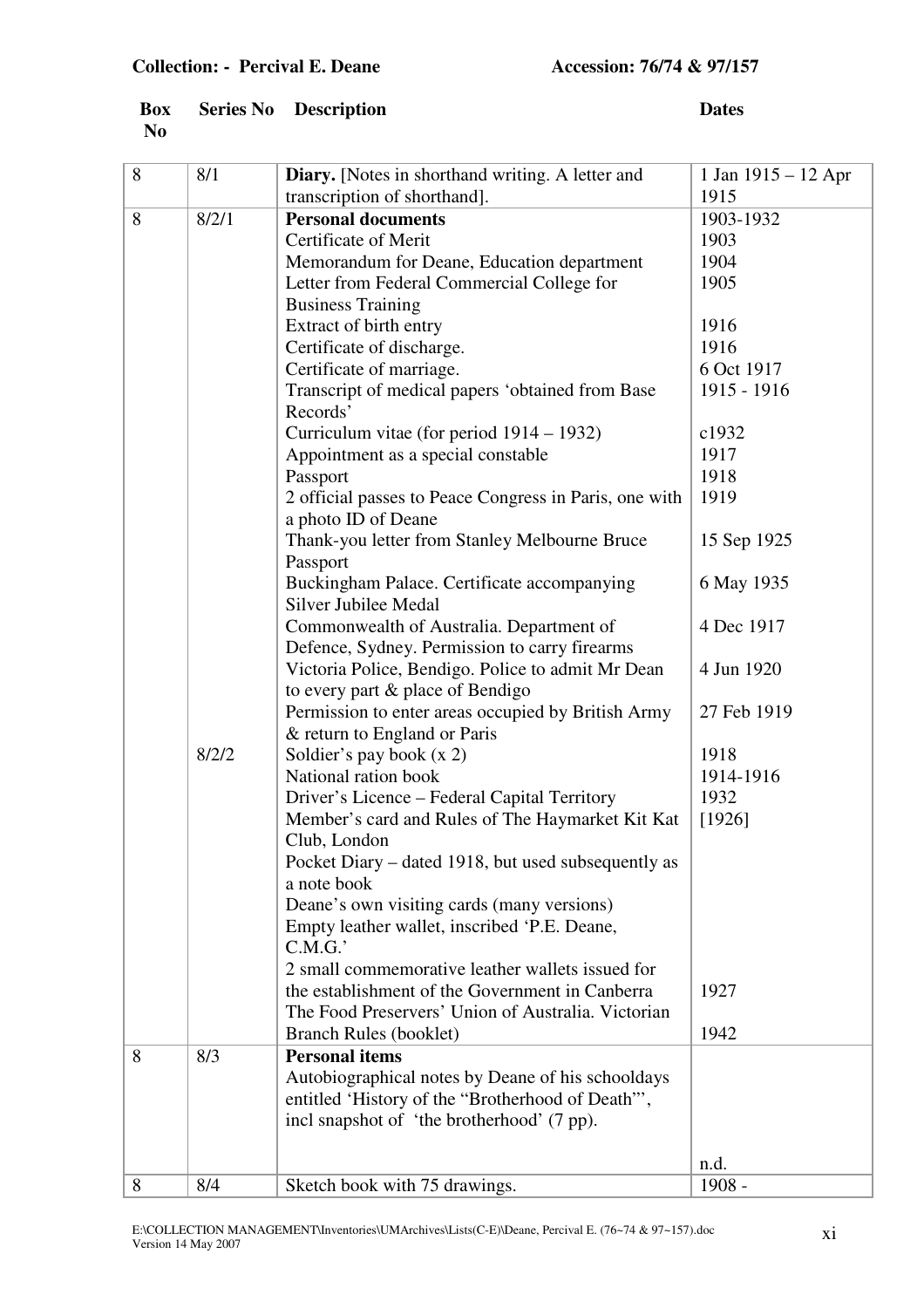|                | <b>Box</b> Series No Description | <b>Dates</b> |
|----------------|----------------------------------|--------------|
| N <sub>0</sub> |                                  |              |

| 8         | 8/5            | Drawings of Deane on tracing-paper and paper.                                               | n.d.        |
|-----------|----------------|---------------------------------------------------------------------------------------------|-------------|
|           |                | Photo of an Albanian, a boat, Parliament House and                                          |             |
|           |                | Flinders Street.                                                                            |             |
| 8         | 8/6            | 6 original caricatures of Deane (x 3), Stanly<br>Melbourne Bruce, George Reid and Canberra. | c1920s      |
| 8         | 8/7            | Menu cards and programmes for formal dinners and                                            | 1918-1927   |
|           |                | events attended by Deane [Many of the cards are                                             |             |
|           |                | autographed]                                                                                |             |
|           |                | Invitation cards and surrounding correspondence                                             | 1913-1932   |
|           |                | received by Deane.                                                                          |             |
| 9         | 8/8            | 5 journals with notes by Deane in shorthand [Three                                          | 1932 - 1935 |
|           |                | have English transcriptions (by Shirley Deane?);                                            |             |
|           |                | they are notes on John Keats, literary criticism, and                                       |             |
|           |                | the history of the English language].                                                       |             |
|           |                | One notepad with notes in both English and<br>shorthand.                                    |             |
| <b>OS</b> | 8/9            | Invitation to PE Deane Esq CMG & Mrs. Deane to                                              | 9 May 1927  |
|           |                | attend the commemoration of the establishment of                                            |             |
|           |                | Parliament at Canberra. Mounted as 3 documents                                              |             |
|           |                | includes reproduction of a painting by Harold B                                             |             |
|           |                | Herbert "Canberra 1927" 81 x 28 cm                                                          |             |
| <b>OS</b> | 8/10           | Invitation issued to WM Hughes, Prime Minister of                                           | nd          |
|           |                | Australia by the Chancellerie d'Etat Geneve to                                              |             |
|           |                | receive a document describing the provenance of a                                           |             |
|           |                | monument 'Les Fils de la Liberte', also delivery<br>envelope. 51 x 41 cm                    |             |
| <b>OS</b> | 8/11           | WM Hughes, Prime Minister of Australia, -                                                   | 14 Oct 1918 |
|           |                | Diplomatic Passport issued by British Embassy,                                              |             |
|           |                | Paris. 39 x 26 cm                                                                           |             |
| <b>OS</b> | 8/12           | PE Deane's appointment to the Board of                                                      | 11 Aug 1926 |
|           |                | Commissioners for the Island of Nauru, sealed                                               |             |
|           |                | and signed by SM Bruce, PM and Baron Somers,                                                |             |
| <b>OS</b> | 8/13           | Deputy Governor General. 45 x 33 cm<br>Certificate of discharge from the AIF due to         | 6 Jul 1916  |
|           |                | disablement of PE Deane. Signed [King] George                                               |             |
|           |                | 54 x 43 cm                                                                                  |             |
| <b>OS</b> | 8/14           | Town of Coburg [Vic.]. Certificate recognizing PE                                           | 30 Aug 1919 |
|           |                | Deane's service in the 1914-1919 war. 51 x 38 cm                                            |             |
|           |                |                                                                                             |             |
|           | 9 <sup>°</sup> | <b>Photographs</b>                                                                          | 1919 - 1926 |
| 10        | 9/1            | Photos of William Morris Hughes                                                             | 1919        |
| 10        | 9/2            | Military photos (Hughes)                                                                    | 1919        |
| 10        | 9/3            | Photos of the Paris Peace Conference                                                        | 1919        |
| 10        | 9/4            | Photos of Mr and Mrs Stanly Melbourne Bruce with<br><b>Canadian Prime Minister</b>          | 1926        |
| 10        | 9/5            | Photos of Deane, friends, family, house, landscape                                          |             |
|           |                | (small snaps).                                                                              |             |
| 10        | 9/6            | Photos of Deane, friends, family (studio portraits).                                        |             |
|           |                |                                                                                             |             |